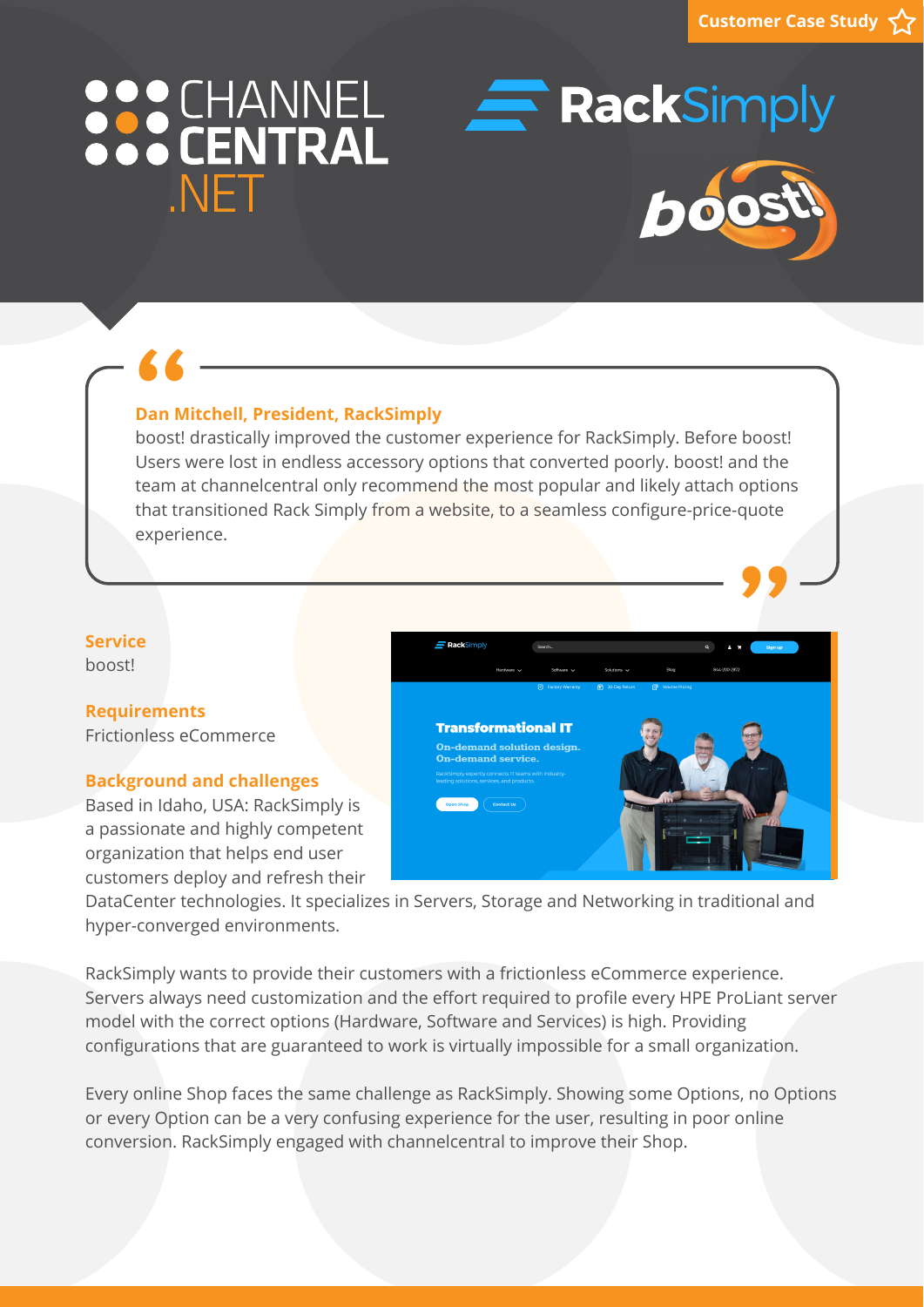RackSimply also had a requirement to:

| <b>PROCESSOR AND MEMORY</b>                        |                                                                               |              |              |               |                                            |                                                     |                                |
|----------------------------------------------------|-------------------------------------------------------------------------------|--------------|--------------|---------------|--------------------------------------------|-----------------------------------------------------|--------------------------------|
| 1 Processor and 16 CB Memory                       |                                                                               |              | $\check{~}$  | 10F2<br>10824 | <b>B CPU CORES</b><br>16CB MEMORY CAPACITY | [PI0938-821] IN STOCK<br><b>PO0920-B21 IN STOCK</b> |                                |
| <b>INTERNAL STORAGE</b>                            |                                                                               |              |              |               |                                            |                                                     |                                |
|                                                    | HPE 12TB 12C 10k rpm HPL SAS SFF 2.5in) Smart Carrier ENT 3 Year  V           |              |              |               | 1068                                       | 1200GB CAPACITY                                     | <b>1672479-821 IN STOCK</b>    |
| <b>POWER SUPPLY</b>                                |                                                                               |              |              |               |                                            |                                                     |                                |
| Choose From Available Options                      |                                                                               |              |              |               | 10 <sub>0</sub>                            | <b>BOOW CAPACITY</b>                                | (везон-вz) он влскопоев        |
| <b>MANAGEMENT</b>                                  |                                                                               |              |              |               |                                            |                                                     |                                |
|                                                    | HPE ILO Advanced Electronic License with 3yr Support on ILO Licensed Features |              | $\checkmark$ |               | 1071                                       |                                                     | <b>IDSUGAABE)</b> ON BACKORDER |
| <b>OPERATING SYSTEM</b>                            |                                                                               |              |              |               |                                            |                                                     |                                |
|                                                    | VMware eLicense vSphere Essentials w/3 Year (24 x 7) Support and Subscription |              |              |               | 11261                                      |                                                     | [BD707AAE] ON BACKORDER        |
| <b>SUPPORT</b>                                     |                                                                               |              |              |               |                                            |                                                     |                                |
| HPE 3 Year Proactive Care 24x7 ML350 GenI0 Service |                                                                               |              | $\checkmark$ |               | <b>Bases</b>                               |                                                     | [HSGF6E] ON BACKORDER          |
| <b>EXPANSION CARDS</b>                             |                                                                               |              |              |               |                                            |                                                     |                                |
| HPE Ethernet 10Gb 2-port 524SFP+ Adapter           |                                                                               |              |              |               | 120 <sup>2</sup>                           |                                                     | [P08446-B21] IN STOCK          |
| <b>Total Rase Price</b>                            | <b>Total Upgrades</b>                                                         | Assembly Fee |              |               |                                            |                                                     | <b>Total Price</b>             |
| \$1760.53                                          | \$4398.58                                                                     | \$75.00      |              |               |                                            |                                                     | \$6234.11                      |
|                                                    |                                                                               |              |              |               |                                            |                                                     | Add Bundle to Cart             |

- Remove the need for their eCommerce team to select, profile and code the configuration rules
- **•** Manage the product lifecycle
- **•** Make suggestions on improvements to the data mix
- **•** Protect the brand image of the Store

**"**

**•** Have zero training for users.

### **The Solution**

Historically channelcentral has embedded CPQ tools into Distributor Web Sites. This was an option for RackSimply but it was discounted as the technical competence of the user is unknown. RackSimply needed something so easy to use that absolutely no training is required.

The solution was to leverage a new service from channelcentral called boost!: a Data Service. Using the data, channelcentral was able to deliver a Web Service that contained "always valid" configurations which are called Attach Patterns.

#### **Dan Mitchell, President, RackSimply**

**6 6 Conserved the custom of the custom of the customer experience for Rack Simply. Before boost!<br>
<b>"** boost! drastically improved the customer experience for Rack Simply. Before boost! Users were lost in endless accessory options that converted poorly. boost! and the team at channelcentral only recommend the most popular and likely attach options that transitioned Rack Simply from a website, to a seamless configure-price-quote experience.

#### **Implementation and Benefits**

RackSimply connects to the Web Service, sends a request for a System Unit Part Number and boost! returns a series of Options. RackSimply's Developers read the data in and produced the UI, although channelcentral also provides an optional User Interface (as a plug-in).

boost! Attach Patterns is offered as a service, so as new products are introduced they are added. channelcentral leverages the vast amount of quote data from other services to improve the options coverage: machine learning (AI) basically.

boost! allowed RackSimply to meet its objectives. It is the first Partner Store in the World to offer this capability.